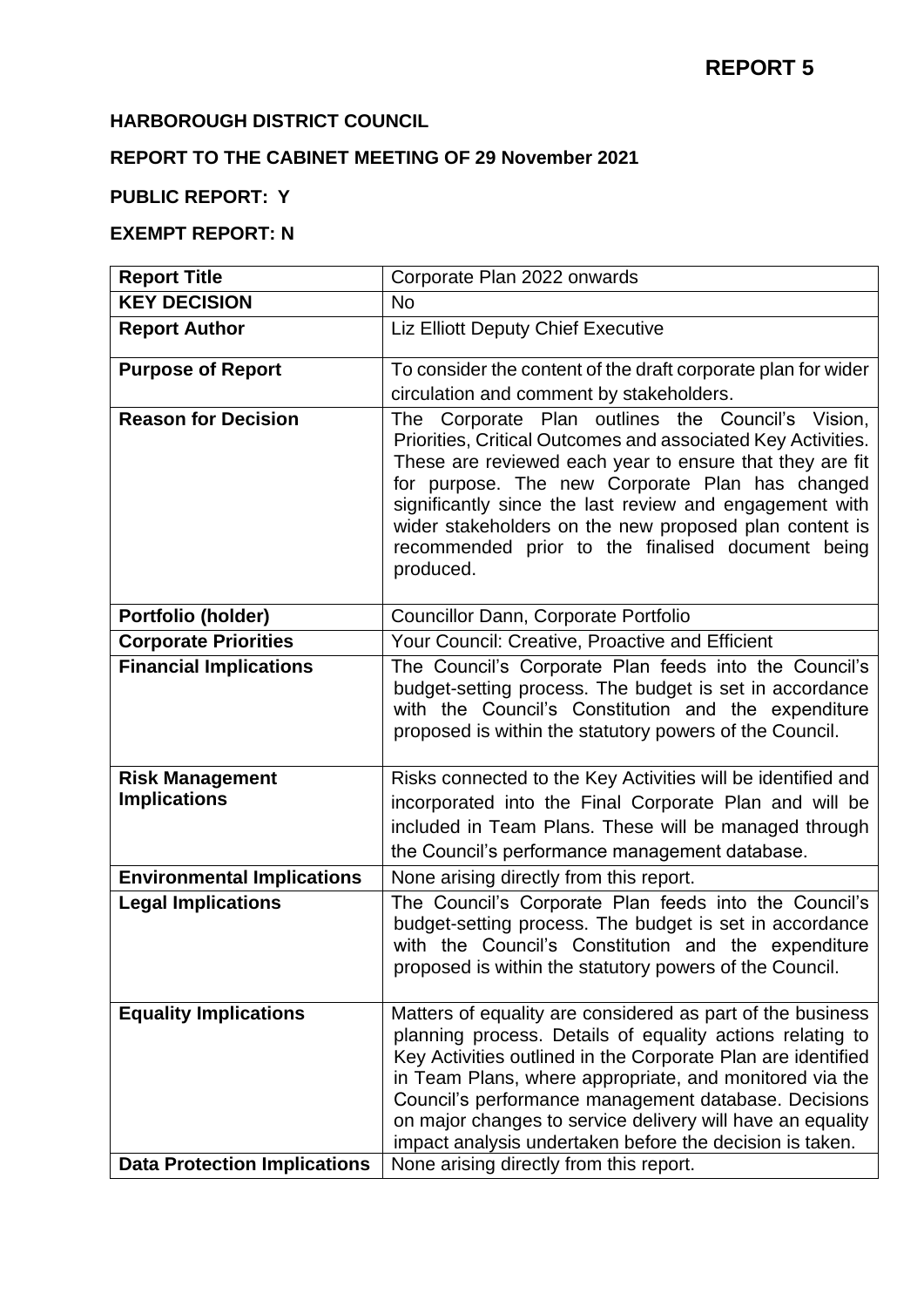| <b>Consultation</b>      | Business Planning workshops were held with cabinet<br>members and the Corporate Management Team to<br>prepare the draft content for the Corporate Plan. An All<br>Members briefing session was held to inform all members<br>of the process and proposed draft plan contents prior to it<br>being submitted to the Cabinet.                     |
|--------------------------|-------------------------------------------------------------------------------------------------------------------------------------------------------------------------------------------------------------------------------------------------------------------------------------------------------------------------------------------------|
| <b>Options</b>           | Option 1: to do nothing. This option is not recommended<br>as it could lead to the Council entering into a new financial<br>year without clearly articulating its vision and priorities that<br>represent the needs of its residents<br>Option 2: to agree the draft Corporate Plan for wider<br>circulation and consultation with stakeholders |
| <b>Background Papers</b> | None.                                                                                                                                                                                                                                                                                                                                           |
| <b>Recommendation</b>    | Option 2: to agree the Corporate Plan for wider<br>circulation and consultation with stakeholders                                                                                                                                                                                                                                               |

- 1. Introduction
- 1.1 The Corporate Plan outlines the Council's Vision, Priorities, and Critical Outcomes and associated Key Activities for the coming year.
- 2 Key Facts
- 2.1 The Corporate Draft Plan identifies high-level expected outcomes of the Key Activities, which will add depth to what the Critical Outcomes will mean for communities in the District.
- 2.2 The number of critical outcomes in the draft plan is 23 and the number of Key Activities proposed in the revised Corporate Plan is 36.
- 2.3 The Corporate Plan is a dynamic document, and the development of the Key Activities is an iterative process. For this reason, elements of the Corporate Plan will continue to be developed and may change as a result of further review and engagement of stakeholders. Any proposed changes to the content of the Corporate Plan will be reflected in the final version brought to the Cabinet later in early 2022.
- 2.4 Uncertainty due to the ongoing coronavirus pandemic remains. As well as this, the Council is in a period of substantial change following off from the budget setting process and its associated proposed changes. Last year the Council did a light touch review of its Corporate Plan to allow for the Council to stabilise and agreed to fundamentally review its Corporate Plan for 2022 onwards. This review has now been undertaken and the draft Corporate Plan content is attached at Appendix A to this report.